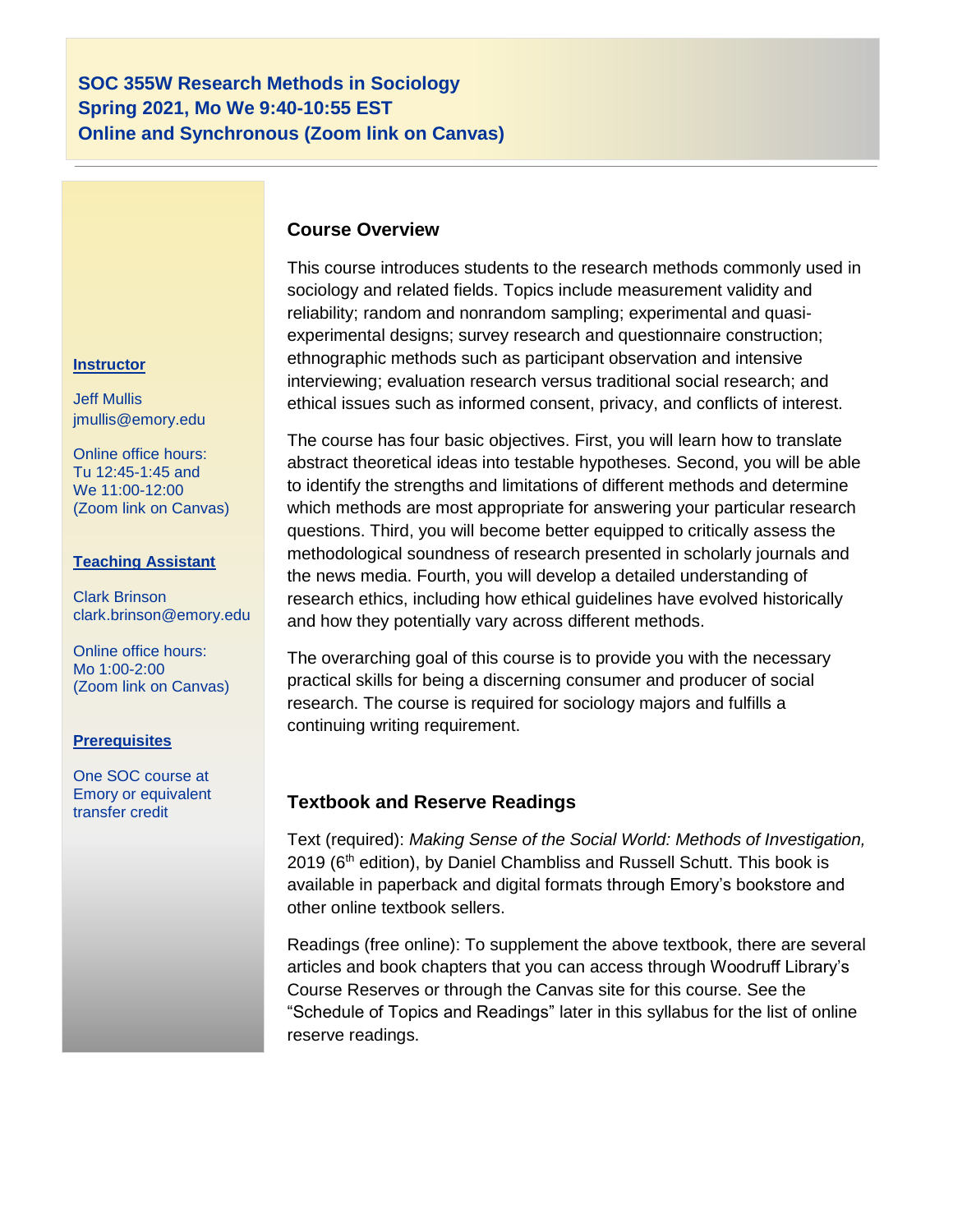## **Online Requirements**

After the first week of the semester, we will settle into a weekly routine of two synchronous sessions (live and online) on Monday and Wednesday. Because this course is taught entirely online, you will need a computer with reliable internet access, speakers, and a webcam. Make sure you have an up-to-date web browser such as Chrome or Firefox. You will also need Microsoft Word (for typing up your papers and other work) and Adobe Acrobat (for opening a PDF course packet of handouts). You will be accessing the course through Emory's Canvas website [\(https://canvas-support.emory.edu/\)](https://canvas-support.emory.edu/) and through Zoom, which is downloadable for free here: [https://zoom.us/.](https://zoom.us/) The Zoom link for our online class meetings will be posted on Canvas.

If you have computer-related difficulties that require expert help, please call 404-727-7777 or visit this Emory site to file a ticket: [http://it.emory.edu/studentdigitallife/support/student](http://it.emory.edu/studentdigitallife/support/student-technology-support/index.html)[technology-support/index.html.](http://it.emory.edu/studentdigitallife/support/student-technology-support/index.html)

**A Note on Netiquette.** There are a few simple guidelines that we all need to observe in order to make this course conducive to online learning:

• Don't be late to our live sessions, and don't leave early without first informing me that you will be doing so.

• Make sure you are dressed appropriately for a college classroom and that your background setting is not distracting to others.

• Mute your microphone during our live sessions when you are not talking. Raise your hand to indicate you would like to say something or use the "chat" tool in Zoom to do so.

• Cell phones should be turned off or muted during our live sessions.

• Typing sentences in all caps is considered to be online "screaming" and should therefore be avoided. Use appropriate language at all times, just as you would in a regular in-person course.

## **Workload and Grading**

Your grade will be based on three papers, a midterm exam and final exam, and approximately 10 group exercises completed during class. Details provided below.

**Papers**. You will write two relatively short papers and a longer research proposal (based on the shorter papers). The two short papers are designed to take you through the initial stages of a research project, from formulating an empirical question to developing and defending a research design. These two papers will each be approximately eight pages long, double spaced, and each one contributes 15 percent toward your total course grade.

The two short papers will become the main sections of your **research proposal**. What is a research proposal? It's a document in which you present your research idea, link it to the existing literature on the topic, and describe in detail how you plan to conduct the research. The research proposal will be roughly 20 pages in length. The proposal will incorporate and expand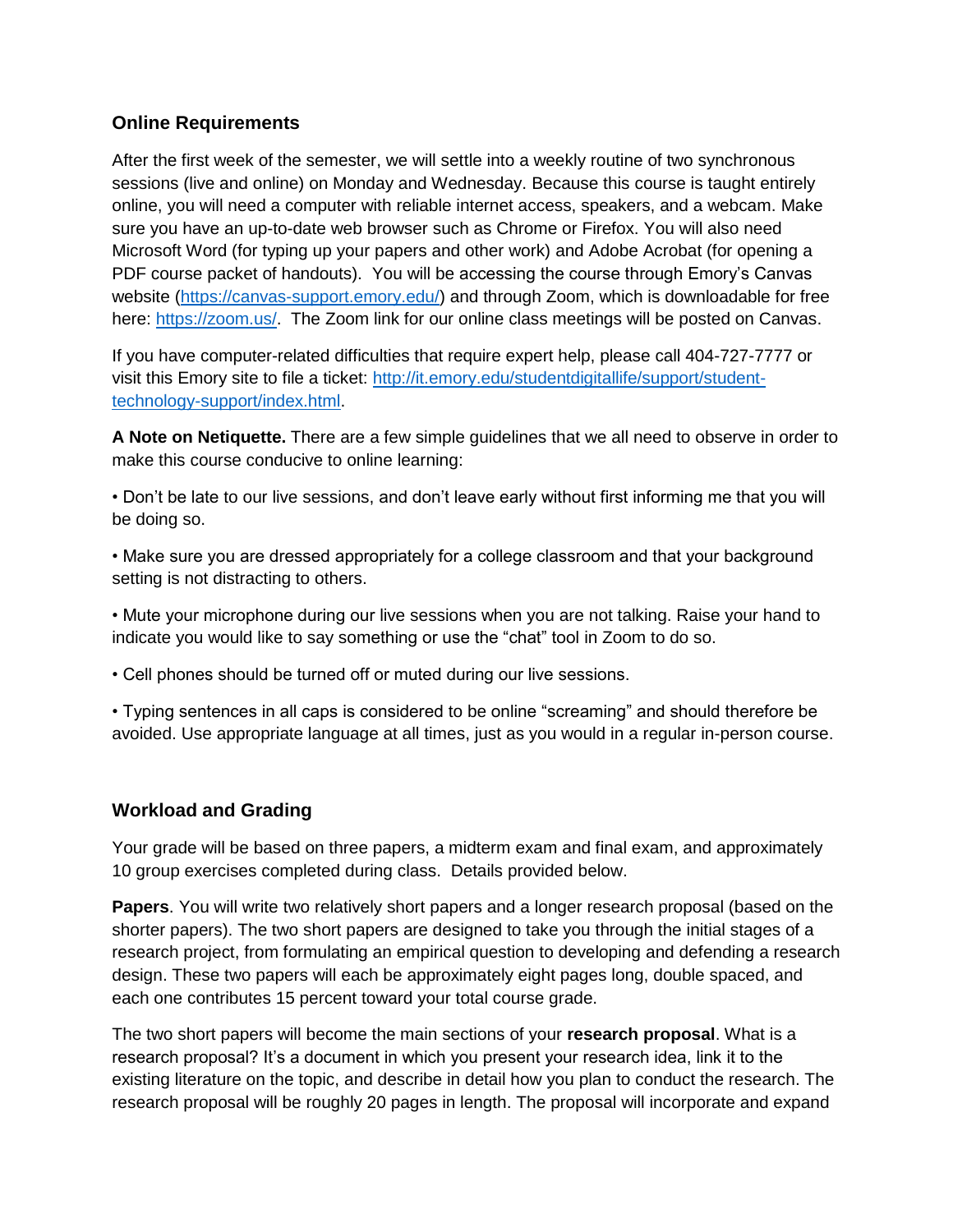upon the work you already completed in the two earlier papers. Like those earlier papers, the proposal is worth 15 percent of your course grade. The three papers combined are thus 45 percent of your total grade in the course.

Detailed instructions for these paper assignments will be posted on Canvas. The papers will be evaluated on the basis of several factors: correct grammar and spelling; clarity of expression; overall organization and coherence; insightfulness and originality; the extent to which suitable sources are used and appropriately cited; and most importantly, the extent to which you accurately use the vocabulary of research methods, i.e., the technical terms from the readings and lectures.

**Exams.** There will be a midterm exam and a final exam, both consisting of only short answer questions. The exams cover the most important points of the readings and lectures. Both exams will be take-home and open-book, and you will have 24 hours to complete each one.

I will provide you with a study guide (in the first week or two of the semester) that will draw your attention to the most important issues in the readings and lectures. This guide will help you prepare for the midterm exam. After the midterm exam, I will provide you with a second study guide for the second half of the semester, and this will help you prepare for the final exam. These guides will be posted on Canvas. The topics listed on the guides represent the specific learning outcomes of this research methods course (see also the Learning Objectives listed at the beginning of each textbook chapter, which overlap to some extent with the study guides).

The midterm contributes 20 percent to your total course grade, and the final contributes 25 percent (the final counts a little more because it covers more material). Combined, then, the exams are 45 percent of your total grade.

**In-class (Synchronous) Group Exercises.** There will be approximately 10 short classroom exercises during the semester. Some of these are completed solo, but most will be completed in small groups of 4-5 students using Zoom's "breakout rooms" tool. These in-class group exercises give us the opportunity to dive deeper into specific methodological issues. They also allow you to work with your fellow students, drafting answers to specific questions, then sharing your group responses when the class reconvenes as a whole.

Because these exercises are completed during our live sessions and are not always announced beforehand, attendance is vitally important to your success in this course. If you miss an inclass exercise, it can't be made up for credit, except in cases involving documented emergencies and university-related events. Combined, these in-class exercises are worth 10 percent of your total grade.

Summarizing the above, your total grade in the course will be calculated as follows:

| Papers             | 45%  |
|--------------------|------|
| Exams              | 45%  |
| In-class Exercises | 10%  |
| Total              | 100% |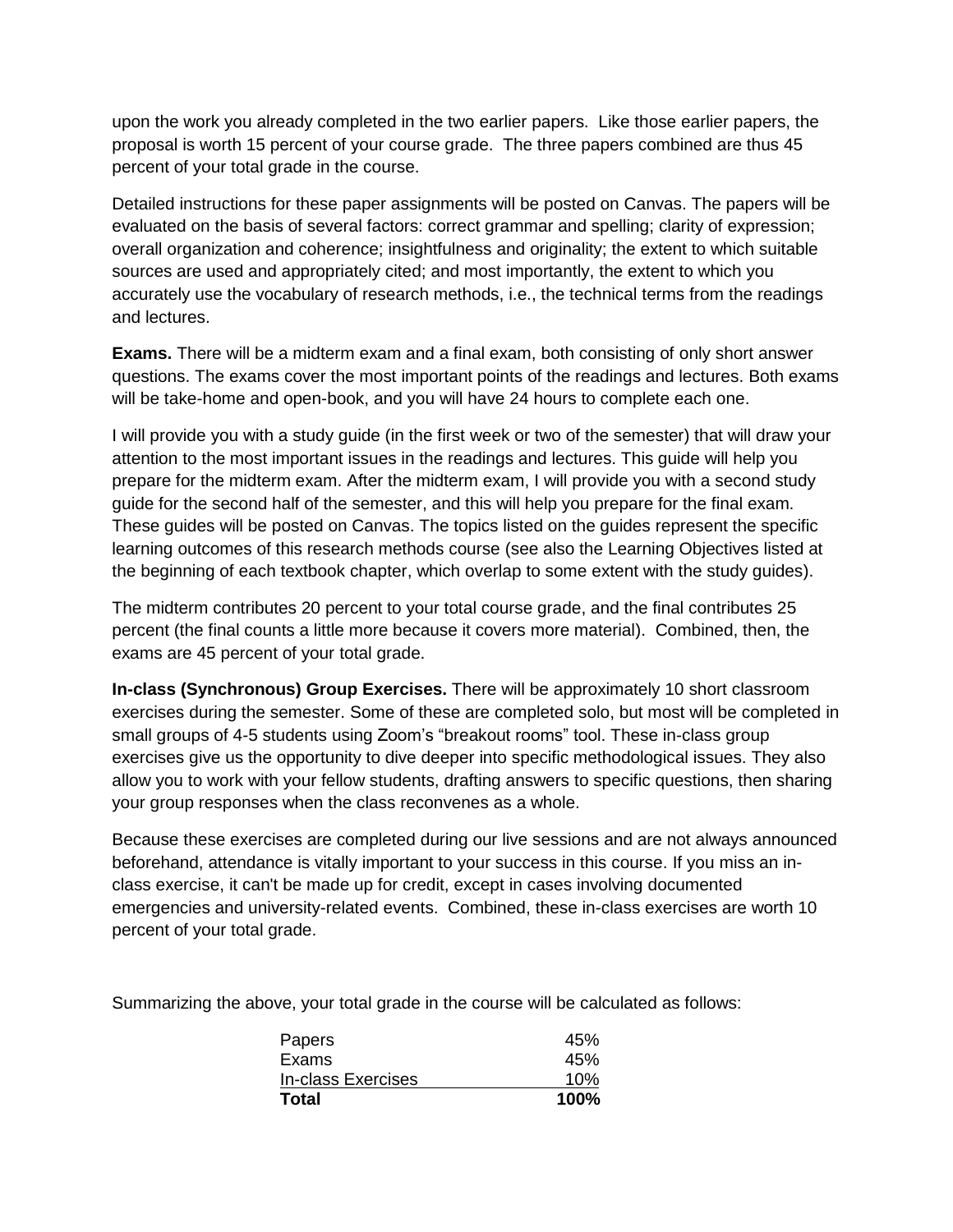**Grading Scale.** Letter grade ranges are shown below. Grades will not be rounded up at the end of the semester because much of the graded work in this course is open book, and I will also give you generous amounts of help if you ask. In other words, grades are already "rounded up" by virtue of the open-book and interactive nature of the work.

| A 93-100   | B+ 87-89.99 C+ 77-79.99 D+ 67-69.99  |  |  |
|------------|--------------------------------------|--|--|
| A-90-92.99 | B 83-86.99  C  73-76.99  D  60-66.99 |  |  |
|            | $B-80-82.99$ C- 70-72.99 F 0-59.99   |  |  |

**Accommodations.** If you have learning needs that may affect your grade, please consult the Department of Accessibility Services (DAS) and see me soon to arrange accommodations. The DAS website is here:<https://accessibility.emory.edu/>

# **Other Course Policies**

**Attendance Policy**. Roll is not formally taken and there is no separate attendance grade. However, the in-class exercises function as a periodic check on attendance. If you miss a class, it is your responsibility to determine what you missed.

**Late Policy**. The following late policy applies to the three papers and the two exams: Each day that your work is late results in the deduction of one full letter grade. Due dates for the three papers and two exams are listed on the schedule below.

**Academic Conduct.** Emory College has established an Honor Code outlining an appropriate code of conduct with respect to academic honesty and plagiarism. Information on Emory's Honor Code can be accessed here:

#### <http://catalog.college.emory.edu/academic/policies-regulations/honor-code.html>

It is your responsibility to familiarize yourself with the policies and procedures of the university. Violations of the Honor Code will be referred to the Honor Council.

Our schedule of topics and readings begins on the following page. I reserve the right to change the schedule and other features of this syllabus if circumstances warrant.

\_\_\_\_\_\_\_\_\_\_\_\_\_\_\_\_\_\_\_\_\_\_\_\_\_\_\_\_\_\_\_\_\_\_\_\_\_\_\_\_\_\_\_\_\_\_\_\_\_\_\_\_\_\_\_\_\_\_\_\_\_\_\_\_\_\_\_\_\_\_\_\_\_\_\_\_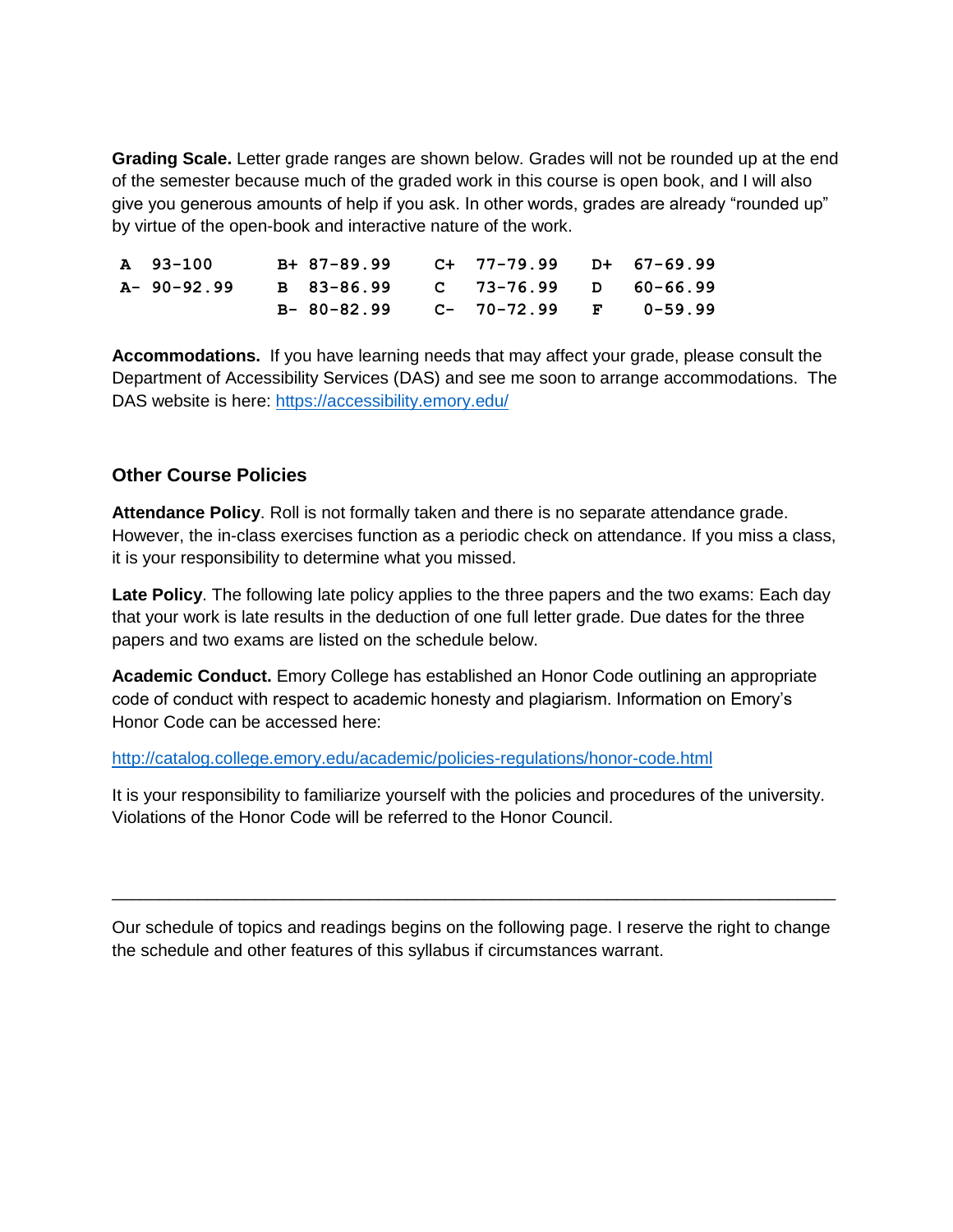# **Schedule of Topics and Readings**

In learning research methods, it is important to keep up with the readings. The lectures and group activities will be much more meaningful if you complete the readings beforehand because then you will know what to expect, what questions to ask, and how our meetings fit together with the readings.

The schedule below is arranged on a weekly basis rather than by each class meeting. In general, I recommend completing all the assigned reading(s) each week before the Wednesday meeting.

**\_\_\_\_\_\_\_\_\_\_\_\_\_\_\_\_\_\_\_\_\_\_\_\_\_\_\_\_\_\_\_\_\_\_\_\_\_\_\_\_\_\_\_\_\_\_\_\_\_\_\_\_\_\_\_\_\_\_\_\_\_\_\_\_\_\_\_\_\_\_\_\_\_\_\_\_\_\_\_\_\_\_\_\_\_\_\_\_\_\_\_\_\_\_\_\_\_\_\_\_\_\_\_\_\_\_\_\_**

**Week of...** Topic **Readings** 1/25 Introductions and **OL:** Aims of Science, by Fred Kerlinger Course Overview **OL:** Responding to Chaos, by Lisa McIntyre 2/1 Testable Theory and **CS:** Ch 1. Science, Society, and Social Research Empirical Research **CS:** Ch 2. Process and Problems of Research 2/8 Research Ethics **CS:** Ch 3. Ethics in Research 2/15 Research Ethics (cont.) **OL:** Reasons Scientists Avoid Thinking about Ethics, by Paul Root Wolpe  **OL:** Measuring Race and Ethnicity: Why and How? by Margaret Winker **Rest Day 2/17 (class canceled)** 2/22 From Abstract Concepts **CS:** Ch 4. Conceptualization and Measurement to Measured Variables **OL:** Political Democracy: Conceptual and Measurement Traps, by Kenneth Bollen 3/1 **First paper due on 3/1** Selecting Samples **CS:** Ch. 5. Sampling and Generalizability 3/8 **Midterm exam on 3/8** Experiments and **CS:** Ch. 6. Causation and Experimental Design Quasi-Experiments

Note: **OL** = online reserve reading and **CS** = Chambliss and Schutt textbook.